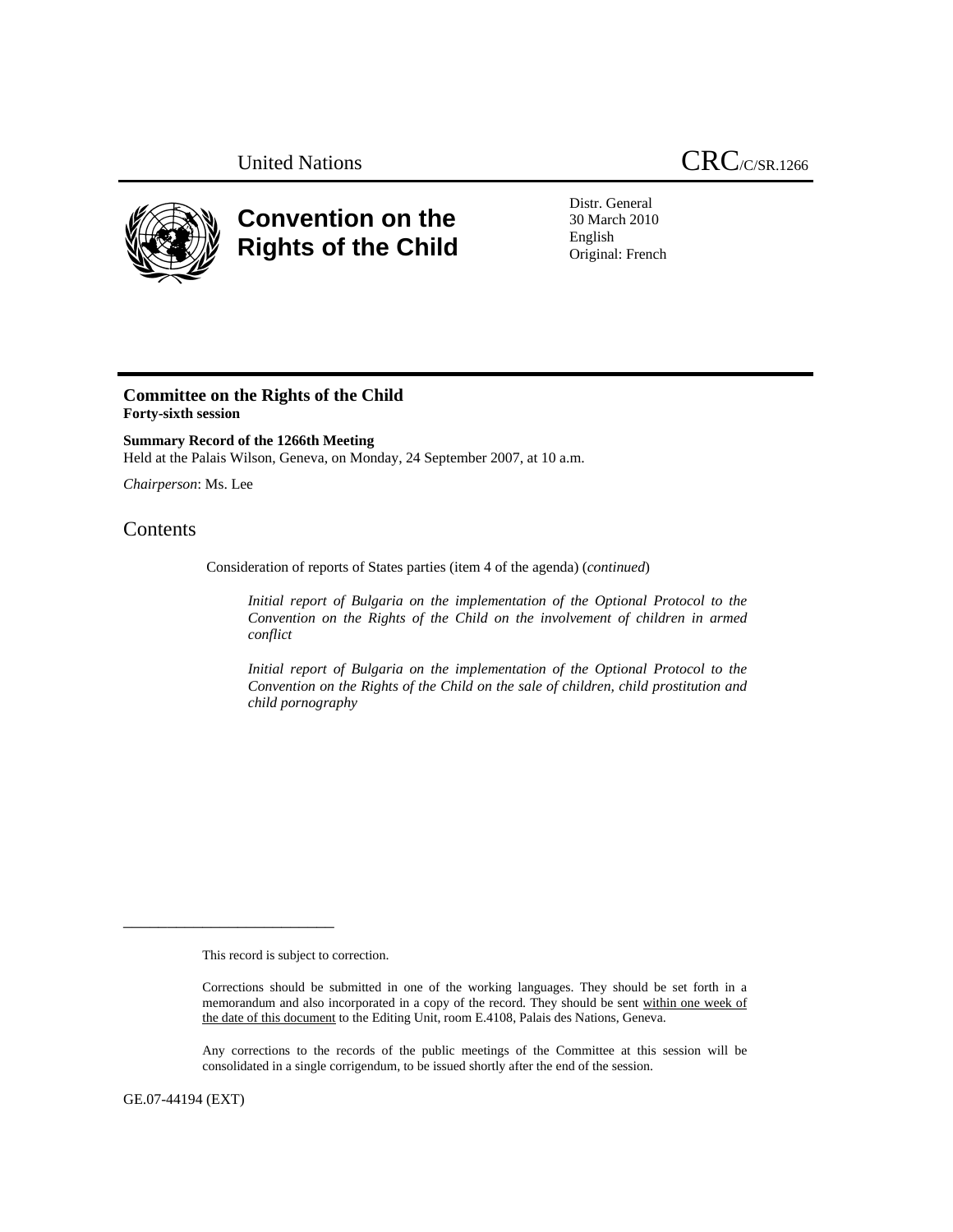*The meeting was called to order at 10 a.m.* 

#### **Consideration of reports of States parties (item 4 of the agenda) (***continued***)**

*Initial report of Bulgaria on the implementation of the Optional Protocol to the Convention on the Rights of the Child on the involvement of children in armed conflict*  (CRC/C/OPAC/BGR/1); list of issues to be taken up (CRC/C/OPAC/BGR/Q/1); written replies by the State party concerning the list of issues (CRC/C/OPAC/BGR/Q/1/Add.1)

*Initial report of Bulgaria on the implementation of the Optional Protocol to the Convention on the Rights of the Child on the sale of children, child prostitution and child pornography* (CRC/C/OPSC/BGR/1); list of issues to be taken up (CRC/C/OPSC/BGR/Q/1); written replies by the State party concerning the list of issues (CRC/C/OPSC/BGR/Q/1/Add.1)

1. At the invitation of the Chairperson, the delegation of Bulgaria took places at the Committee table.

2. **Ms. Banova** (Bulgaria) said that the two Optional Protocols had been ratified in November 2001, incorporated into national law and were taken into account in the implementation of children's policies, preventive measures, the multisectoral approach to the issues faced by child victims, the establishment of child-specific social services, public information and the training of relevant professionals.

3. The ratification of the Protocols had coincided with the creation of the State Agency for Child Protection and the establishment of child protection departments which implemented the Child Protection Act adopted in 2000. The State had placed emphasis on the prevention of violence and all forms of exploitation or abuse of children, and on protecting, helping and rehabilitating victims. The Protection from Domestic Violence Act and the Combating the Illegal Sale of Persons Act had been adopted in 2005 and 2003 respectively. Furthermore, the National Commission on Combating Trafficking in Persons, which was increasingly active, coordinated the adoption of a National Programme for the Prevention and Counteraction of Trafficking in Persons and the Protection of Victims.

4. With support from the United Nations Children's Fund (UNICEF) and End Child Prostitution, Child Pornography and Trafficking of Children for Sexual Purposes (ECPAT) International, the State Agency for Child Protection held the first Conference on "Sexual abuse and sexual exploitation of children" in June 2001; the Conference brought together representatives from State institutions, international organizations and -governmental organizations (NGOs), contributed to cross-sector cooperation and enabled issues to be identified and addressed. A brochure on "Child sex abuse" had been published subsequently.

5. In 2003, the Council of Ministers had adopted the National Action Plan against Sexual Exploitation of Children for Commercial Purposes, which had been formulated at the second conference on that issue. Resources had been allocated to carry out the activities planned by the various institutions. The Plan resulted inter alia in the establishment of a coordination mechanism to report cases of unaccompanied children and victims of sale returning from abroad, and to take care of them. The mechanism made it possible to identify problems such as the difficulty in identifying child victims and the lack of coordination at local level as well as to resolve certain issues by, for example, establishing special services for child victims of sale and for unaccompanied minors upon their return from other countries. Training courses had been held for the staff who would be providing these new services.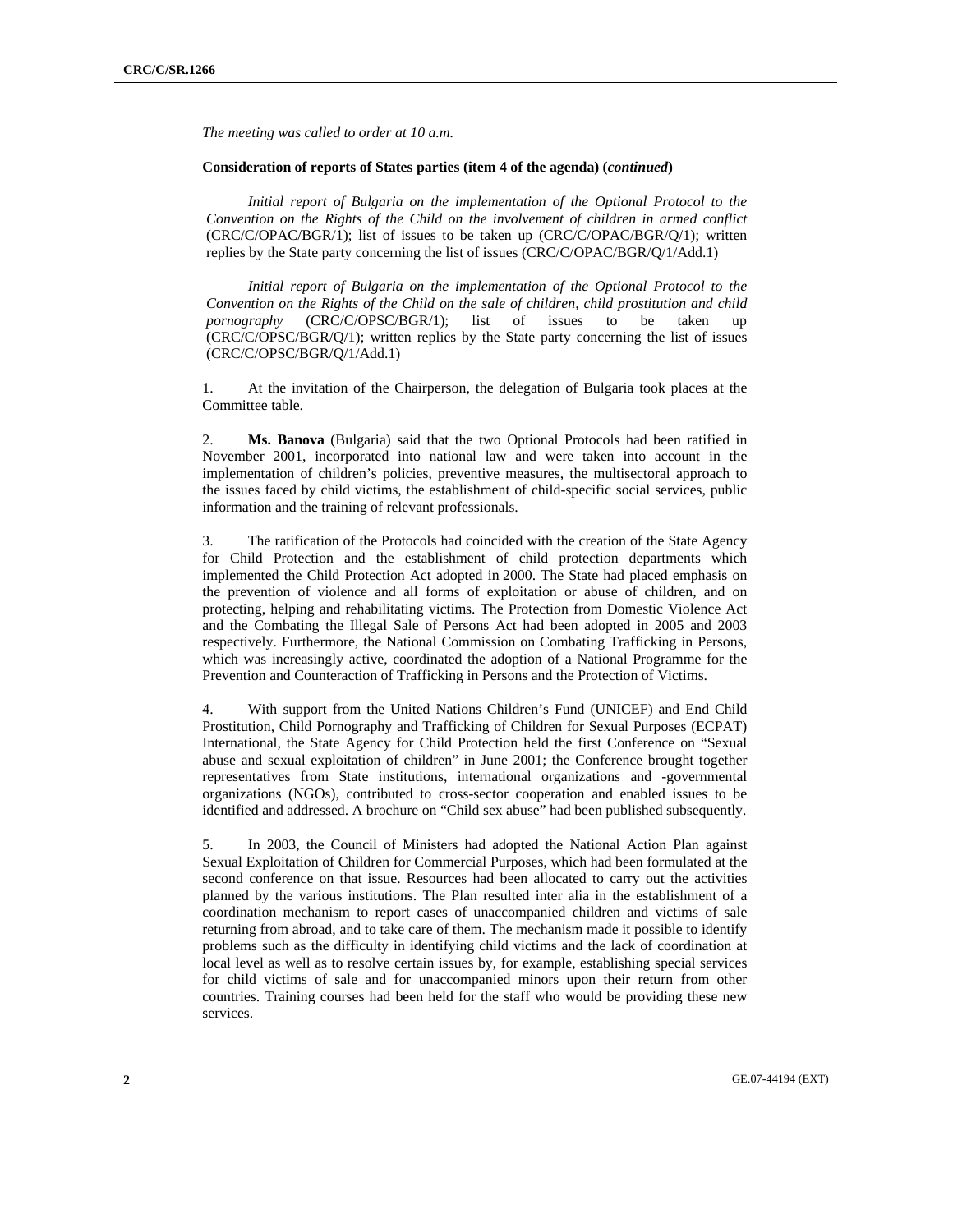6. Victims of trafficking and their families also received direct aid under a project run by the International Labour Organization against the worst forms of child labour. The activities in question, which were conducted at national level, demonstrated the need to prevent the sale of children and the involvement of children in severe forms of exploitation.

7. The Bulgarian State also laid emphasis on prevention of violence and in a short space of time set up three crisis centres to meet the daily needs of people who had experienced violence or been victims of trafficking and to establish personalized social integration programmes for them. It became evident that cooperation with other countries was necessary in order to draft adequate methods of work.

8. The Ministry of Labour and Social Policy and the State Agency for Child Protection also developed a new social service method of work for the social service ("Mother and child") to prevent child abandonment. As a result pregnant women and mothers who were victims of violence or trafficking would be able to be accommodated within one of the 11 existing facilities and to be assisted by trained, supervised staff.

9. The child protection system provided an opportunity to raise public awareness of the problem of violence towards minors. It was now possible to report instances of violence and provide support to victims. The work undertaken by the State Agency for Child Protection to prevent violence undertaken had been the starting point for a number of projects intended to reduce serious problems associated with child safety and child protection in Bulgaria. The Agency operated a specialist website on issues surrounding the sexual exploitation of children which received reports and complaints. There was also an on-line help service which took reports of unlawful and harmful material on the internet. Furthermore the Agency, in cooperation with the United Nations Development Programme, had conducted the project "The Internet and the rights of the child", which aimed to encourage a responsible attitude among children when doing schoolwork on a network and on the web.

10. A large number of policy documents had been adopted. The amendments to the 2003 Child Protection Act had allowed the objectives and activities resulting from all those policy documents to be incorporated into an annual National Programme for Child Protection and a National Strategy for Child Protection. Similarly, the principal objectives and activities set out in the National Action Plan against Sexual Exploitation of Children for Commercial Purposes had been incorporated after 2005 into subsequent national programmes for child protection. Finally, the National Integrated Plan for the Implementation of the Convention on the Rights of the Child 2006-2009 had been adopted with a view to safeguarding the welfare of children in Bulgaria. The Integrated Plan linked national child protection strategies and policies to each other, while identifying the medium and long-term roles and obligations of all institutions responsible for ensuring that the rights of the child were observed. Furthermore, it set out and provided for the financial resources for the activities of the various bodies concerned, including a UNICEF-funded freephone helpline for children, which would open in October 2007.

11. Coordinated short-term and long-term policies were yet to be put in place with the human and financial resources they required, a task that was difficult to achieve in a society which had to face change and major hardships. Bulgaria was currently drawing up a longterm strategy for children for the period 2007-2017 which would be based on partnership and the establishment of integrated policies for children.

*Initial report of Bulgaria on the implementation of the Optional Protocol to the Convention on the Rights of the Child on the involvement of children in armed conflict*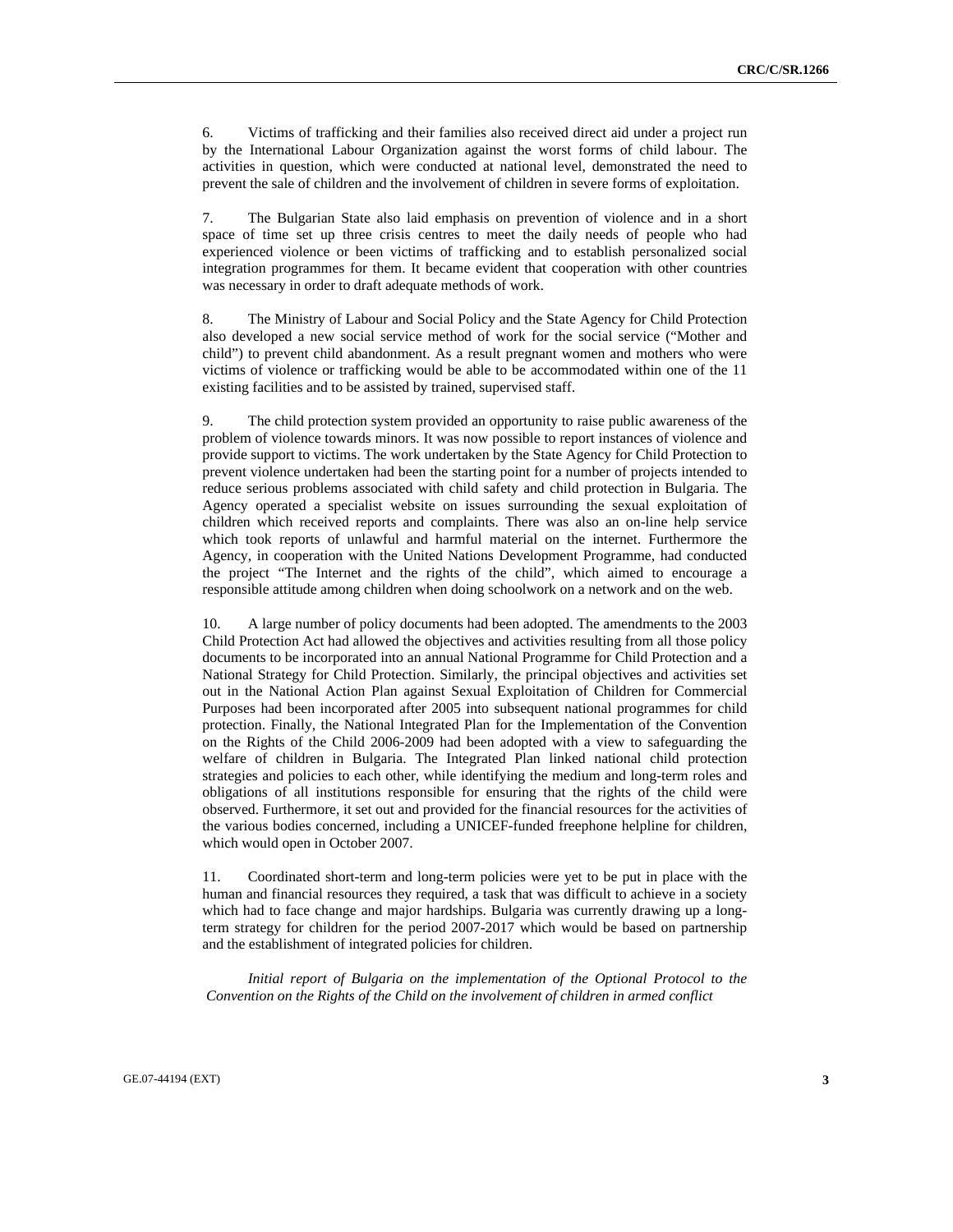12. **Mr. Puras** noted with satisfaction that Bulgaria had harmonized its domestic law with the provisions of the Optional Protocol on the involvement of children in armed conflict, that pursuant to its Constitution all ratified international agreements were part of domestic law, that Bulgarian law did not contain any provisions providing for the recruitment of persons under 18 years of age into the armed forces and that following the amendment to the Defence and Armed Forces Act, the conscription of men between the ages of 18 and 27 would be suspended as from January 2008 with the aim of establishing a professional army.

13. He would welcome details of the measures taken to train staff attached to peacekeeping operations abroad, particularly with regard to the rights of the child and the Protocol, and to disseminate the Protocol among children and professionals working with children. It would also be useful to know whether NGOs had been involved in the preparation of the report and in the dissemination of information about the Protocol.

14. The delegation might indicate whether Bulgaria had established a monitoring and identification mechanism enabling it to keep a record of child asylum-seekers suffering the after-effects of involvement in armed conflict and whether it had procedures to rehabilitate those children.

15. It would be useful to have information on the role of the Children's Ombudsman and other national institutions with responsibility for protecting the rights of the child and monitoring the implementation of the Protocol, as well as information on the opportunity for those bodies to intervene, especially in the event of a violation of the rights of the child within a public institution.

16. **Ms. Smith** noted that no legal provision of the State party explicitly criminalized forced recruitment of minors or their use in hostilities and said that that shortcoming would have to be rectified in order for extraterritorial jurisdiction to be established in that matter.

17. **Mr. Filali** asked whether the State had any laws allowing court proceedings to be brought against non-nationals on Bulgarian territory who were suspected of recruiting persons under age 18 in another country and whether staff in the judicial system had been trained in the appropriate procedures.

18. It would be interesting to know whether pupils in military schools had military status, what proportion of lessons was allocated to humanitarian law and human rights, whether they learned arms drills, whether there was any form of monitoring for pupils enrolled in a military school abroad and whether, in exceptional circumstances, minors might, in the best interest of the State, be recruited into in the armed forces.

19. **Ms. Aidoo** asked what were the reasons that led children who had finished their compulsory schooling to enrol in a military school, what was the nature of the agreement signed by the children and their parents or guardians for admissions purposes, whether the pupils were aware of their rights and of the existence of the Convention on the Rights of the Child and the Protocol, and whether their instructors had taken any training in the rights of the child and humanitarian law.

20. **Mr. Parfitt** enquired whether children attending military schools had access to the Children's Ombudsman and whether there were plans to extend the Ombudsman's mandate to monitoring the implementation of the Convention and Protocols. He asked whether Bulgarian laws on the export of light weapons prohibited the sale of such weapons to organizations which conscripted child soldiers and criminalized intermediaries who purchased arms in Bulgaria for re-sale elsewhere.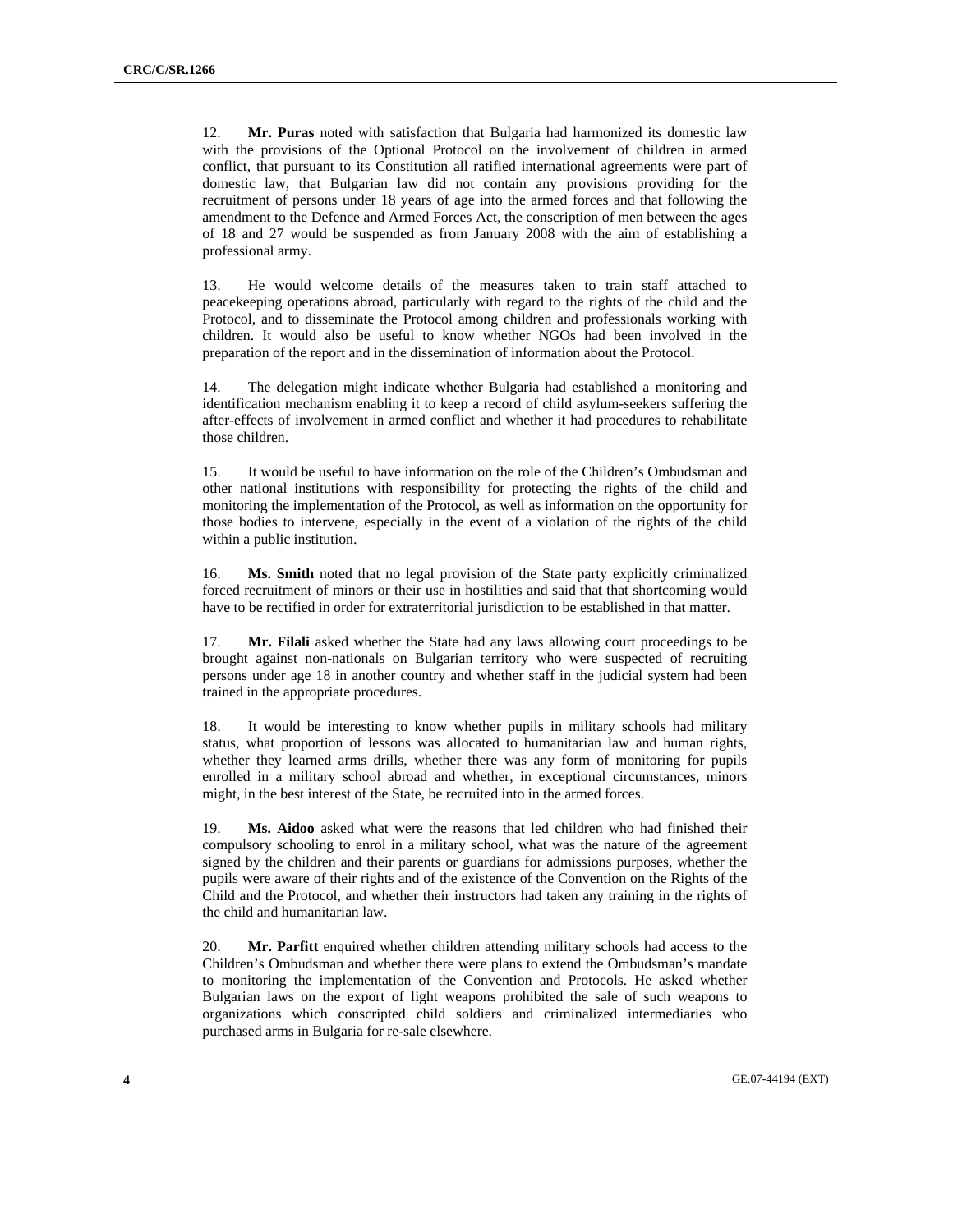21. **Mr. Pollar** would like to know whether the bodies responsible for implementing the Protocol made regular assessments of the state of play in that regard and with what degree of effectiveness; he also asked for information on children from regions affected by armed conflict. The delegation might also indicate what stage had been reached in debates on the provision concerning the suspension of forced conscription which was due to take effect in 2008.

22. **Mr. Citarella** asked what the exact structure was of the bodies responsible for child protection and whether the members of those bodies had special powers in the field covered by the Protocol.

23. **Mr. Lee** asked how and by whom the initial report of the State party had been prepared; it was very brief and did not follow the Committee's guidelines; he regretted that the written replies did not supply the information requested in the list of issues to be taken up.

24. The delegation might therefore state at what age young people were able to enter a military school, supply details about the training agreement that persons under age 18 had to sign upon admission to a military school, given that signature of such an agreement was the subject of a declaration by the State party upon ratification of the Protocol, and provide information on the curricula at military schools and the number of children who were studying there.

### *The meeting was suspended at 10.45 a.m. and resumed at 11.05 a.m*.

25. **Mr. Tehov** (Bulgaria) said that in order to raise awareness among participants in United Nations peacekeeping operations the Bulgarian authorities had introduced training modules in humanitarian law, human rights law and the two Optional Protocols, stressing the prohibition on recruitment of persons under age 18 into the armed forces.

26. The Children's Ombudsman also dealt with the civil, political, economic and social rights of the child and oversaw the implementation of the Protocol.

27. **Ms. Banova** (Bulgaria) said that a specialist unit set up in 2003 received and dealt with complaints about violations of the rights of the child and conducted inspections in public institutions; the unit had five regional offices.

28. **Mr. Tehov** (Bulgaria) said that since 1999 no secondary schools had been run by the Ministry of Defence. Young people usually left secondary education at age 19. The declaration made upon ratification of the Protocol related to the unlikely scenario where a young person completed his or her secondary education before age 18 and wanted to enter a military academy. Such candidates would be able to do so with their parents' permission provided they attained the age of 18 during the calendar year at the time, but would not be treated as a member of the military personnel. They would not be able to sign a contract with the army until attaining the age of majority and after obtaining the military academy qualification. Article 97 of the Defence and Armed Forces Act established that no-one was able to sign a contract to enter the armed forces before attaining 18 years of age.

29. **Mr. Filali** asked what technical means were available to the State party to enable it to determine an applicant's age in the event of any ambiguity or a false declaration.

30. **Mr. Tehov** (Bulgaria) explained that in Bulgaria each individual was given a registration number at birth, the first six figures of which indicated the year, month and day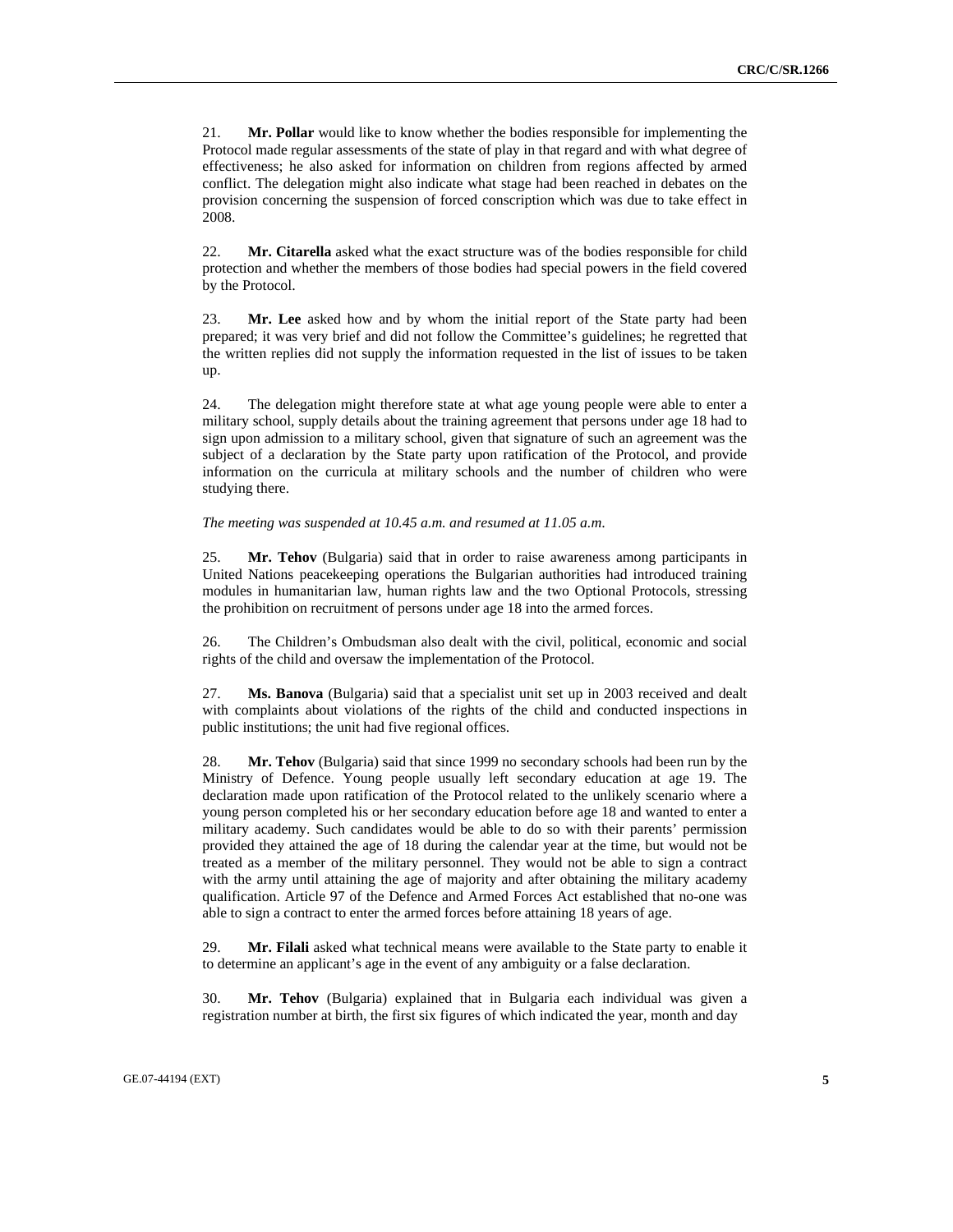of birth. No two individuals could have the same number. Information on the birth certificate was cross-referenced with information held electronically.

31. **Ms. Banova** (Bulgaria) said that the two Protocols had been published in the journal of the State Agency for Child Protection and on its website. An implementation handbook for the Convention had been published in Bulgarian with UNICEF support, and the Agency had set up regular training courses for trainers for the years 2005-2007. In 2007, training sessions had been held in the six regions of Bulgaria for the different groups of professionals working with children. The Agency supported many training activities conducted as part of NGO projects, and these were coordinated by the National Council on Child Protection whose members included all the Deputy Ministers at the Ministries involved in child protection and representatives of 11 NGOs.

32. **Mr. Krappmann** asked whether instruction in human rights and peace was given to children at school to raise their awareness of the peaceful settlement of disputes.

33. **Mr. Tehov** (Bulgaria) replied that instruction in human rights covering the settlement of disputes and interethnic relations, among other topics, was part of the school curriculum.

34. **Ms. Banova** (Bulgaria) said that that instruction was given in secondary schools as part of civic education but was also imparted in primary schools, and that new modules were being added all the time, a fact which demonstrated the effort being made by the authorities.

35. **Ms. Borissova** (Bulgaria) said that under article 97, paragraph 1, of the Defence and Armed Forces Act the minimum age for recruitment of young people into the armed forces was set at 18 years. Any official who recruited a child under age 18 would be liable to prosecution pursuant to that provision. There was therefore no need to legislate to make the recruitment of persons under age 18 unlawful.

36. The provisions in the Penal Code allowed Bulgaria to exercise extraterritorial jurisdiction, as indicated in the written response to question 2 on the list of matters to be taken up.

37. **Mr. Zermatten** commented that it was impossible to enforce, a law that did not exist in domestic law by way of extraterritorial jurisdiction and said that the act of making it a specific criminal offence in Bulgarian criminal law to engage in any form of recruitment or use of persons under age 18 in armed conflict would enable proceedings to be brought against individuals or armed groups, whether acting on Bulgarian soil or abroad, who recruited Bulgarians under 18 years of age.

38. **Mr. Tehov** (Bulgaria) said that the delegation would forward that recommendation to the Bulgarian authorities and said that the matter would be studied by experts. He observed that armed groups which were not answerable to the Bulgarian authorities were strictly prohibited in Bulgaria. Anyone who tried to organize such a group would be liable to criminal proceedings. That general prohibition did not relate solely to minors.

39. **Ms. Atanossova** (Bulgaria) said that her country had introduced various mechanisms to protect the rights of refugee and asylum-seeking children. According to the information available, although several children who were currently refugees in Bulgaria came from areas where there was conflict, none of them had been involved in an armed conflict in their countries of origin. All child asylum-seekers, whether accompanied or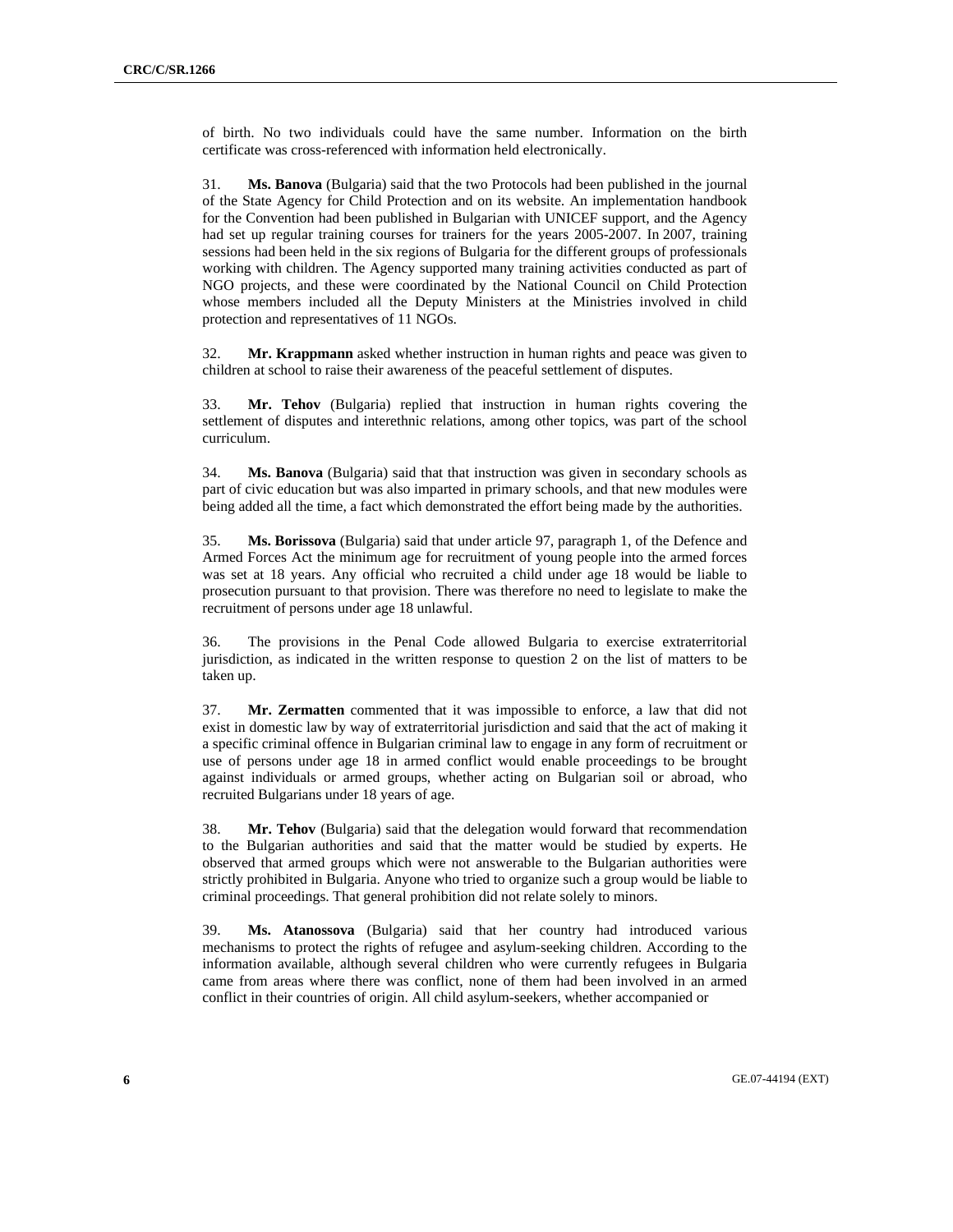otherwise, were questioned by social services to determine why they were seeking asylum. All such children were closely monitored by the child protection services and were able to participate in special programmes to encourage them to integrate.

40. During the preparation of the report under consideration, the State Agency for Child Protection had worked with public bodies (Ministry of Defence, Ministry of Justice, Ministry of Education and the National Housing Office) and several NGOs.

41. **Mr. Draganov** (Bulgaria) said that the recruitment of individuals under age 18 into the armed forces was strictly prohibited even in crisis situations.

42. Two major commissions had authority over arms control: one was responsible for issuing authorizations to arms-exporting companies every year and the other issued authorizations for all transactions involving arms. There was no evidence of any lack of vigilance on the part of Bulgaria in relation to arms sales and exports.

43. **Ms. Banova** (Bulgaria) said that the State Agency for Child Protection was drawing up coordinated policies to protect children. The Child Protection Act 2000 had established child protection departments where social workers had responsibility for implementing child protection measures within families and outside them. Child protection departments essentially operated at municipal level. Child protection institutions, including day centres for children with disabilities, crèches and nurseries, were regularly inspected.

44. **Mr. Parfitt** asked whether the Children's Ombudsman's mandate allowed him to intervene in all areas, including defence.

45. **Mr. Citarella** asked whether the State Agency for Child Protection included representatives from NGOs and children's associations.

46. **Mr. Draganov** (Bulgaria) said that the Children's Ombudsman had competence in all fields and was not subject to any constraint whatever in the exercise of his duties. The Children's Ombudsman Act had been drawn up in close cooperation with the Office of the United Nations High Commissioner for Human Rights.

47. **Ms. Banova** (Bulgaria) said that the management body of the State Agency for Child Protection, namely the National Council, included 11 representatives from NGOs, who were elected for a two-year term and had the right to vote.

*The meeting was suspended at 11.55 a.m. and resumed at 12.05 p.m.*

*Initial report of Bulgaria on the implementation of the Optional Protocol to the Convention on the Rights of the Child on the sale of children, child prostitution and child pornography* 

48. **Ms. Vuckovic-Sahovic** regretted that the report under consideration chose to overlook the problems and difficulties encountered by the State party in implementing the Optional Protocol and that it was generally non-self-critical. She asked whether all the provisions of article 3 of the Optional Protocol were fully covered by Bulgarian law and requested information on all aspects of the sexual exploitation of children.

49. **Ms. Herczog** welcomed the adoption in 2003 of the National Action Plan against Sexual Exploitation of Children for Commercial Purposes, and the involvement of NGOs in its formulation; she asked for details on the specifics of its implementation and about the results obtained hitherto.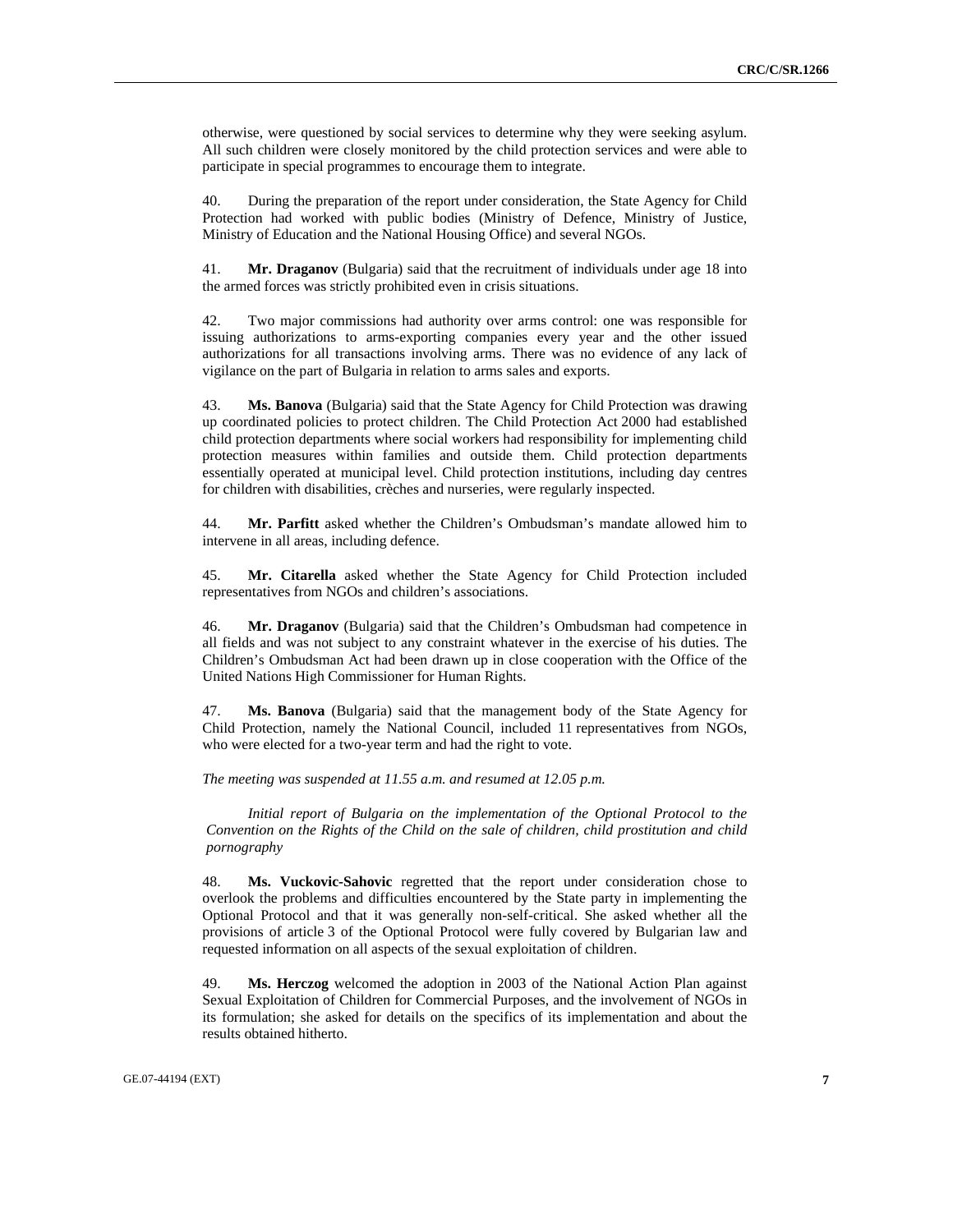50. It would be useful to have information on the problems of poverty, school dropout, domestic violence and their links to the sexual exploitation of children, and to hear the delegation's views on the scandal unleashed by the BBC's broadcast of a very critical documentary on abandoned children in Bulgaria, especially on the living conditions in a home in the town of Mogilino. The delegation might also indicate whether time was set aside in school to address the issue of sexual exploitation, especially in sex education programmes, and whether awareness had also been raised among professionals who had contact with children (doctors, police officers, psychologists, magistrates, etc.).

51. As adopted children were a particularly vulnerable group it would be useful to know, on the one hand, how many Bulgarian children were given up for intercountry adoption, which age groups they belonged to and whether there were mechanisms to monitor them so they could be protected and, on the other hand, whether Bulgarian women were still going to Greece to give birth and sell their newborn babies to mafia-type groups, or whether appropriate legislation and adequate professional help with unwanted pregnancies had brought that issue to an end.

52. **Ms. Smith** welcomed the amendments made to the Penal Code in 2006 and 2007, which now clearly defined the offence of child pornography and satisfied most of the conditions set forth in the Protocol with regard to incrimination. It was, however, yet to be established whether the definition of child prostitution fully covered the criterion of remuneration, as this was essential in order to bring it into conformity with the definition in the Protocol. No specific legal text appeared to outlaw the sale of organs. The conditions set forth in article 5 of the Protocol, on extradition, did not appear to be satisfied.

53. The delegation might indicate whether it was true that the penalty for rape following the administration of a drug had been lessened and, if so, why, and state whether the phrase "when such offences are committed against a person under 16 years of age" as it appeared in paragraph 13 of the report should be interpreted as meaning "when pornography in the creation of which a person under 16 years of age is used".

54. In relation to judicial proceedings, it was regrettable that child victims appeared to be treated as if they were children in conflict with the law. Further information on the status and protection of child witnesses was required. Details on the implementation of the measures described in paragraph 29 of the report to prevent "double victimization" would be welcome.

55. **Mr. Siddiqui** said that in the case of Bulgaria as with other Eastern European countries, the Committee faced a lack of disaggregated data and he therefore urged the State party to disaggregate data on child prostitution and child trafficking by sex, region of origin and ethnic group. He asked which body was responsible for coordinating the collation of statistical data.

56. Another problem was that the data referred only to instances reported to the police, which would definitely represent only the tip of the iceberg. Significant research was required to determine the extent of problems such as sex tourism and under-recording of the offences described in the Protocol. Moreover, some definitions were not fully in conformity with those in the Protocol, a factor which served only to complicate the analysis of the data.

57. **Mr. Puras** noted that the number of children placed in institutional care was very high in the Central and Eastern European Countries. Some able-bodied children were even abandoned by their parents in institutions for the disabled. Such children were particularly vulnerable to abuse and sexual exploitation. It would therefore be useful to know what the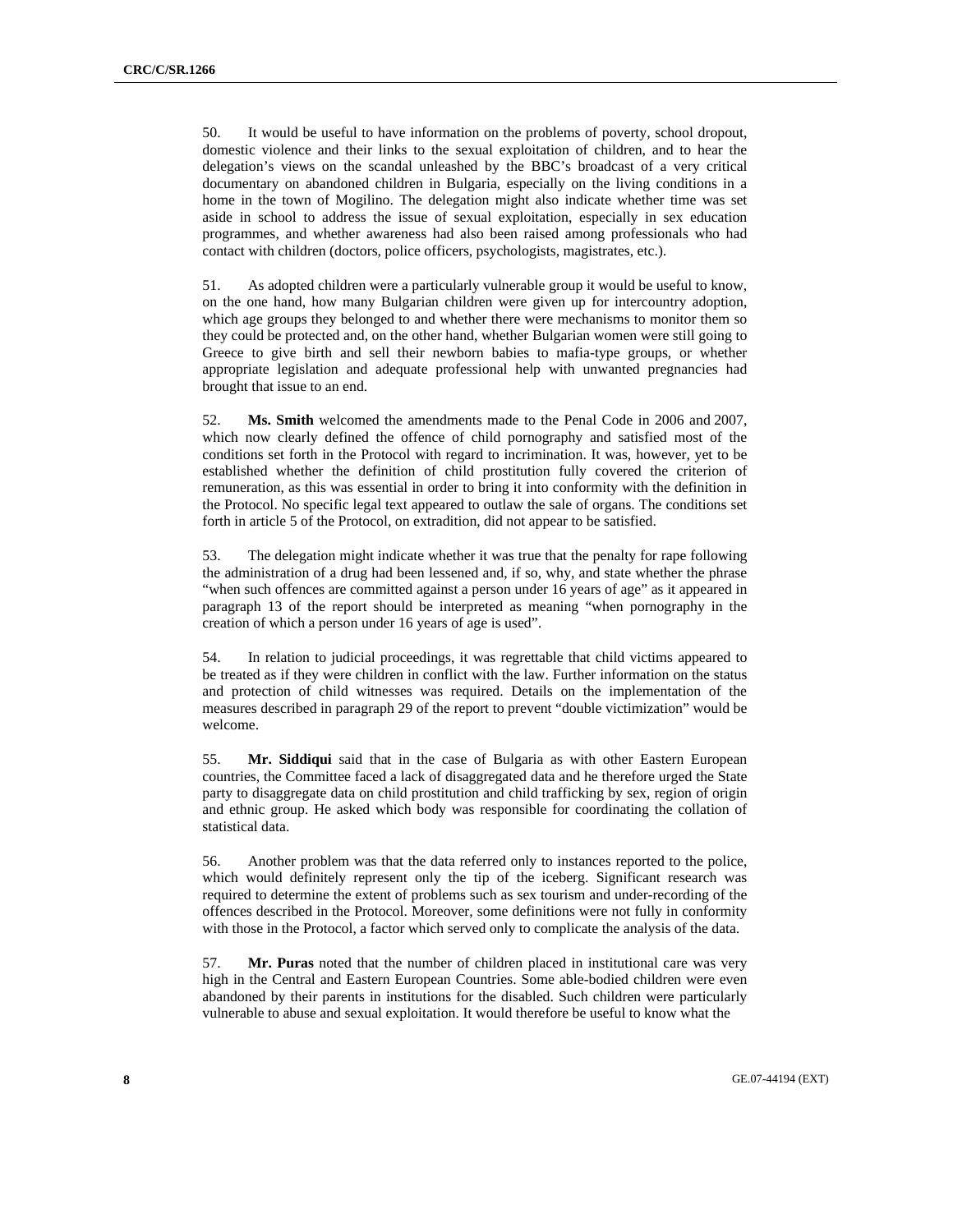State party intended to do to restrict placements in care institutions and to prevent and eradicate abuse within them. Independent inspection was important and the experience of the Committee was that the best way to achieve it was to involve NGOs in the inspection process.

58. **Mr. Parfitt** asked whether the new legislation criminalizing child pornography also referred to animated films and enquired what measures had been taken to protect children from pornographic images on the internet. Up-to-date information on the activities conducted under the Cooperation Agreement signed with the Embassy of the United Kingdom would be welcome. Further information would be useful on the services available to victims, especially services provided in conjunction with the International Organization for Migration, and the measures taken to repatriate victims.

59. **Mr. Zermatten** requested further details about the status of a child victim or a child witness as described in the Protocol, emphasizing that children should be heard by a specialist unit both during the trial phase and the police investigation and pretrial procedural phases. Furthermore, any interview of a child had to be conducted by duly trained staff and take place in the presence of a parent or other responsible person chosen by the child, who also had to have the opportunity to call on psychological assistance services if he or she so wished. Once the trial was completed, the child victim or witness had to be informed of the follow-up given to his or her statements and the decision made by the judicial authorities – a step that was often overlooked. Similarly, measures had to be taken to assess the credibility of evidence given by children. The Committee lacked information on the situation in Bulgaria on all those points and on the programmes implemented, whether by the State or by NGOs, for the purpose of providing assistance, protection and compensation to victims.

60. **Ms. Aidoo** enquired whether the Protocol had been incorporated into the 2007-2017 strategy, whether its provisions had been brought to the attention of the press and the tourist industry and whether, given that many victims were girls, all staff responsible for implementing the Protocol, especially police officers, had received awareness training on sex equality. Given that the delegation had acknowledged that there were problems in Bulgaria with coordination, some information about what was going to be done to rectify the situation would be welcome.

61. **Mr. Krappmann** asked whether measures to raise awareness of the risks posed by the sale of children, child prostitution and child pornography had been conducted as part of parenting education programmes and the school curriculum.

62. **Mr. Pollar** asked for details on the international agreements signed by Bulgaria to prevent or combat matters covered by the Protocol and the results obtained. It would be useful to hear the position of the Bulgarian Government on the European Funds allocated to the programme to integrate ethnic minorities, given that most child prostitutes were from disadvantaged environments and that the fact of belonging to certain ethnic groups was unquestionably a risk factor. The delegation might also explain whether all child victims were given victim protection status or whether that status was reserved just for children who cooperated with the judicial authorities; it might also outline the methods and effectiveness of the witness protection programme and other activities conducted by the State in that field.

63. Further information on the procedures for registering persons who had disappeared and collating data on missing children would be useful. It would be useful to know whether studies had been carried out with a view to identifying whether the simplified border crossings which had been introduced as a result of accession to the European Union had led to an increase in abuses.